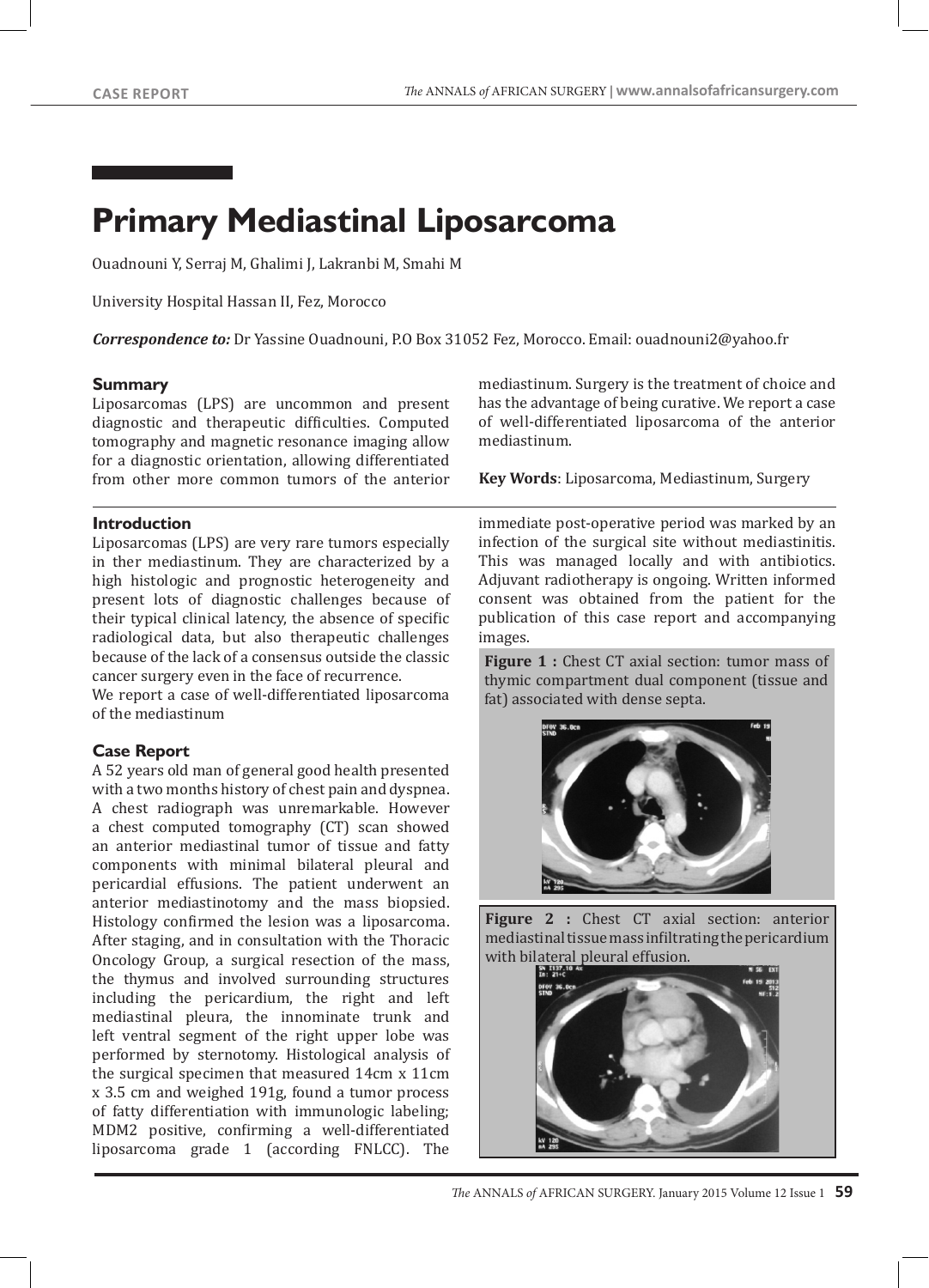**Figure 3 :** Well differentiated liposarcoma (HES X 10) tumor proliferation of immature fat cells "lipoblasts" associated with an inflammatory infiltrate.



## **Discussion**

Sarcomas are rare mesenchymal tumors representing less than 1 % of all malignancies. Liposarcomas are however, one of the most common subtypes of adult soft tissue sarcomas. They are rarely found in the mediastinum (1). Liposarcomas do not arise from malignant transformation of an existing lipoma despite being found in previous lipoma excision sites (2). Liposarcomas affect both sexes equally with an average age at diagnosis around the fourth decade, but the disease can affect all age groups. According to the WHO classification of soft tissue tumors, liposarcoma are divided into well-differentiated LPS, LPS less differentiated, myxoid LPS, pleomorphic LPS and mixed type LPS. They are usually located in the anterior mediastinum (2–4).

LPS are often encapsulated tumors, however, some tumors are large, aggressive, infiltrating surrounding structures and causing compression or invasion of mediastinal organs. It may thus be responsible for dyspnea, cough, dysphagia or superior vena cava syndrome. However, LPS is characterized by a long period of clinical latency, explaining diagnosis

at an advanced stage, especially as general health condition is rarely altered. 15 % of cases is of radiologic discovery (Fortuitous). In our case, the patient, an adult over 60 years, presented with an exertion dyspnea and chest pain. CT scan showed a large invasive anterior mediastinal process (5–9). Chest radiography was nonspecific, CT scan suggest the diagnosis by showing a lesion; lipomatous in nature with a density varying between -50 and -150 Hounsfield units. The distinction between lipoma and liposarcoma is a common dilemma because of the similarities between these two lesions. Some radiological features however permits this distinction: the presence of thick septa, nodular and / or globular lesions, non-fat and decreased fat composition areas of lesions strongly suggest liposarcoma. Furthermore, chest MRI revealed: a heterogeneous tumor with a fat component (hyper signal T1 and hypo signal T2) with a tissue component (hypo signal T1, hyper signal T2). This is the gold standard of Liposarcomas. In addition to their role in the diagnosis, CT scan and MRI helps study both local and regional extensions of the tumor, its relations with surrounding structures, the search for metastases (10,11).

As with any non-surgical tumor of the mediastinum, histologic diagnosis of mediastinal LPS can be done preoperatively. Trans -parietal biopsy is difficult to interpret. Biopsy by a minimally invasive surgery to obtain a tumor fragment sufficiently representative is necessary so that histologic grading is not underestimated. The biopsy should avoid areas of necrosis. In our case, The CT scan showed an invasive lesion of the anterior mediastinum with bilateral pleural and pericardial effusion in favor of a hematologic disease, but histology on large biopsy fragments obtained by an anterior mediastinotomy confirmed for LPS. The tumor is usually large, often soft, yellow and characterized by necrotic and hemorrhagic beaches. Under optical microscopy, the LPS consists of a proliferation of spindle cells; often of a fascicular architecture, sometimes associated with epithelioid cells, round cells, and multinucleated giant cells. Hyper staining and nuclear monstrosity dominates cytoplasmic and nuclear anomalies. Mitotic activity is usually high; most LPS show extensive necrosis.

The immunohistochemical study is useful for the differential diagnosis, emphasizing the usual negativity of anti-cytokeratin anti-EMA antibodies in the sarcomatous areas (2-4). LPS should not be confused with other lesions may include